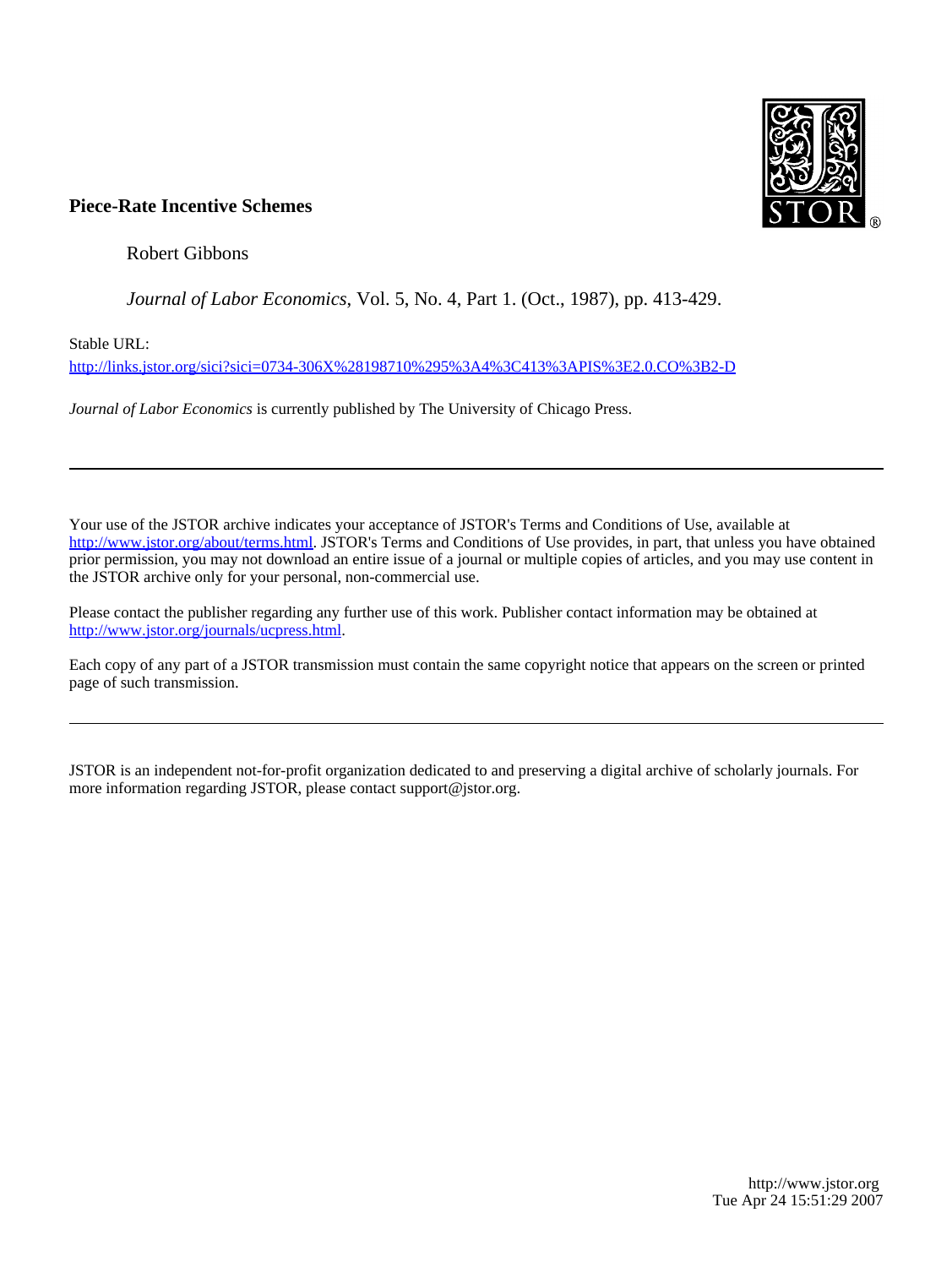Robert Gibbons, *Massachusetts Institute of Technology* 

This paper uses recent results from incentive theory to study heretofore informal critiques of piece-rate compensation schemes. The informal critiques are based on the history of failed attempts to install piece-rate compensation schemes at the turn of the century. The formal analysis emphasizes the importance of information and commitment in contracting. The main result is as follows. In a work environment characterized by hidden information and a hidden action, if neither the firm nor the worker can commit to future behavior, then no compensation scheme, piece-rate or otherwise, can induce the worker not to restrict output.

## I. Introduction

The incentive properties of piece-rate compensation schemes seem very attractive: workers are paid for the work they do, not the work they could have done, and this seems likely to solve problems associated with both hidden information (adverse selection) and hidden actions

I would like to thank David Baron, James Baron, Joel Dernski, Stephen Herzenberg, David Kreps, Robert McKersie, and Jean Tirole for their helpful comments. Also, I am grateful for financial support from the American Assembly of Collegiate Schools of Business.

*<sup>[</sup>Journal of Labor Economics, 1987, vol. 5, no. 4, pt. 1]* 01987 by The University of Chicago. All rights reserved. 0734-306X/87/0504-0005\$01.50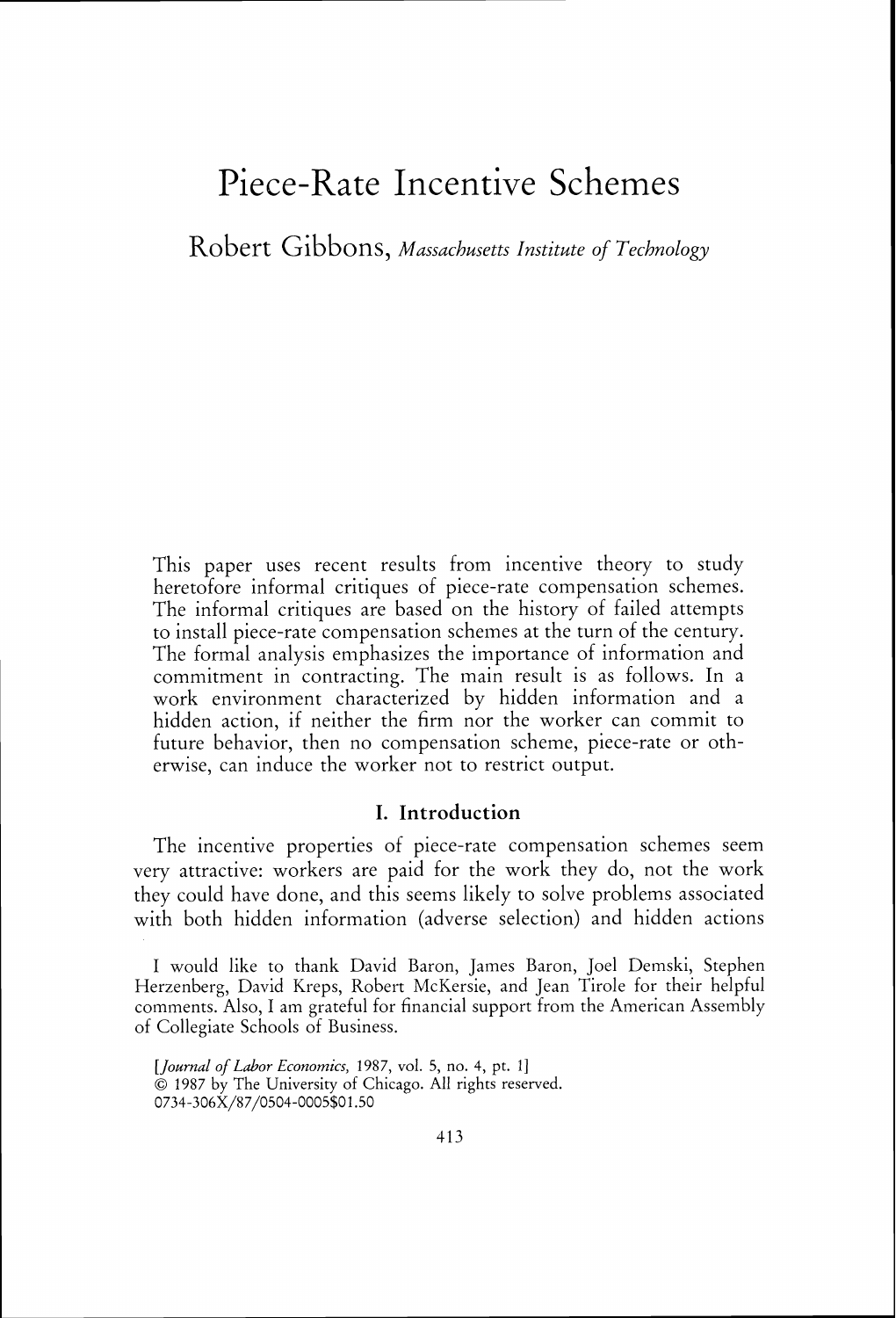(moral hazard). On the other hand, modern accounts of the history of failed attempts to install piece-rate compensation schemes at the turn of the century emphasize exactly these information asymmetries. Edwards (1979), for instance, argues that piece-rate compensation schemes were ineffective because management did not know how fast a job could be done and therefore could not set the correct piece rate. Clawson (1980) argues that management could not use a worker's performance to determine the correct rate because the worker responded by restricting output.

Although informal versions of these critiques of piece rates have existed for some time, a formal analysis of the importance of information and commitment in compensation contracts has not been performed. This paper borrows freely from the recent developments in incentive theory in order to do so. The contribution of the paper, then, is not the development of new theory but rather the use of existing theory to study heretofore informal critiques.

The paper is organized as follows. Section I1 presents Edwards's and Clawson's arguments in more detail. Section 111 then develops a static model intended to capture Edwards's ideas. This model involves both hidden information and a hidden action. Also, the model assumes that the firm has at least a little (but perhaps far from complete) monopsony power. The results in this section are closely related to those in Sappington (1983) and Laffont and Tirole (1986). If one views a piece rate as a single price per unit of output, so that compensation is a linear function of output, then this model supports Edwards's view. The worker's private information makes a linear contract suboptimal; in fact, the optimal contract is nowhere linear. If one distinguishes only between salaries (functions of time) and piece rates (functions of output), however, then the optimal contract is a piece rate.

Section IV develops a dynamic model that formalizes Clawson's perspective. The model has 2 periods, each of which mimics the static model of Section 111. The dynamic model emphasizes the importance of the firm's and the worker's commitment opportunities, in combination with the hidden information and hidden action of the static model. Loosely put, the results are as follows. First, if the firm can commit in advance to the second-period contract, then the optimal 2-period contract simply repeats the optimal static contract (see Baron and Besanko 1984 $a$ ). Second, if the firm cannot commit to the second-period contract but the worker is committed to staying with the firm for the second period, then the firm revises the piece rate on the basis of first-period performance, as Clawson suggests, but the optimal contracts do not induce the worker to restrict output (see Lazear 1986). Third, if the firm cannot commit to the second-period contract and the worker cannot commit to stay with the firm for the second period, then no compensation scheme of any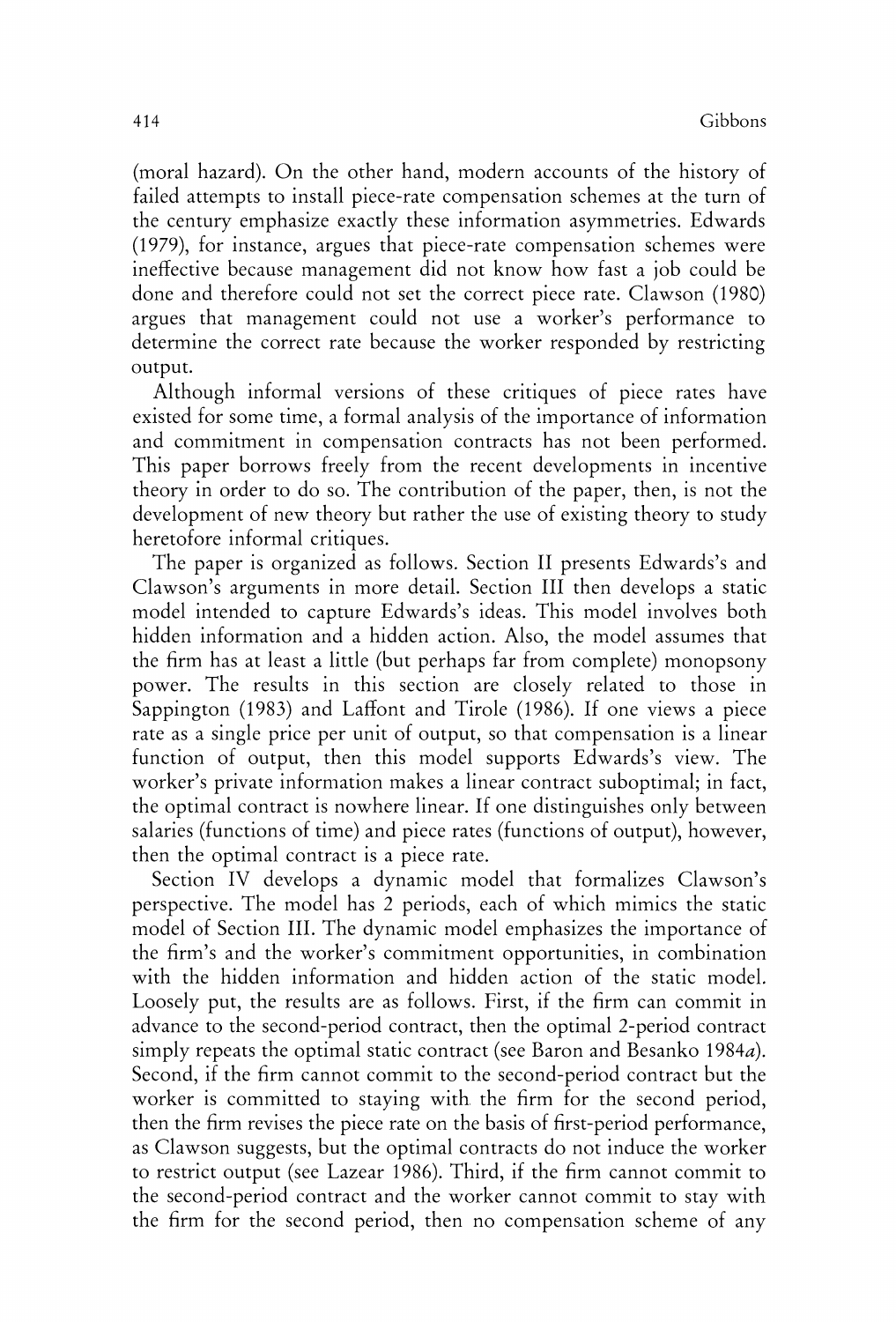form can induce the worker not to restrict output, in the sense that workers in less difficult jobs often will produce no more than workers in more difficult jobs. This last result is based on the pathbreaking work of Laffont and Tirole (in press).

The stark contrast between the second and the third results deserves discussion. As the example in Section IV will make clear, everything hinges on whether the worker is committed to staying with the firm for the second period. Three (related) devices for achieving this commitment are as follows. First, a contract could impose a large financial penalty on the worker following a quit. Second, all or part of first-period compensation could be paid in the second period, to be forfeited following a quit. Third, the worker could post a bond before the first period, also to be forfeited following a quit.

These attempts to bind the worker to the firm face various obstacles. First, they create an incentive for the employer to make a layoff appear to be a quit as well as an incentive simply to harass the worker into quitting. Second, they may be incompatible with any or all of the following: a prohibition of involuntary servitude, a strong preference for smooth consumption streams, and an imperfect capital market in which loans cannot be secured by human capital. While these considerations do not imply that bonding is impossible, they suggest that complete bonding may be difficult. The analysis of incomplete bonding seems a worthwhile next step.

## **11.** Two Critiques of Piece Rates

This section argues that piece rates have two serious shortcomings. The first arises because workers have private information about the difficulty of their jobs. Edwards (1979, pp. 98-99) summarizes the historical record as follows:

Managers' ability to control soldiering resulted from their inadequate knowledge of the actual techniques of production. Most of the specific expertise—for example, knowledge of how quickly production tasks could be done—resided in workers. . . .

Piece-rates always carried the allure of payment for actual labor done (rather than labor power), thus promising an automatic solution to the problem of translating labor power into labor. . . . [But] as long as management depended on its workers for information about how fast the job could be done . . . there was no way to make the piece-rate method deliver its promise.

In the language of information economics, management faces both adverse-selection and moral-hazard problems: only workers know the difficulty of their jobs, and they can shirk so as to obscure this information from management. For risk-averse workers, of course,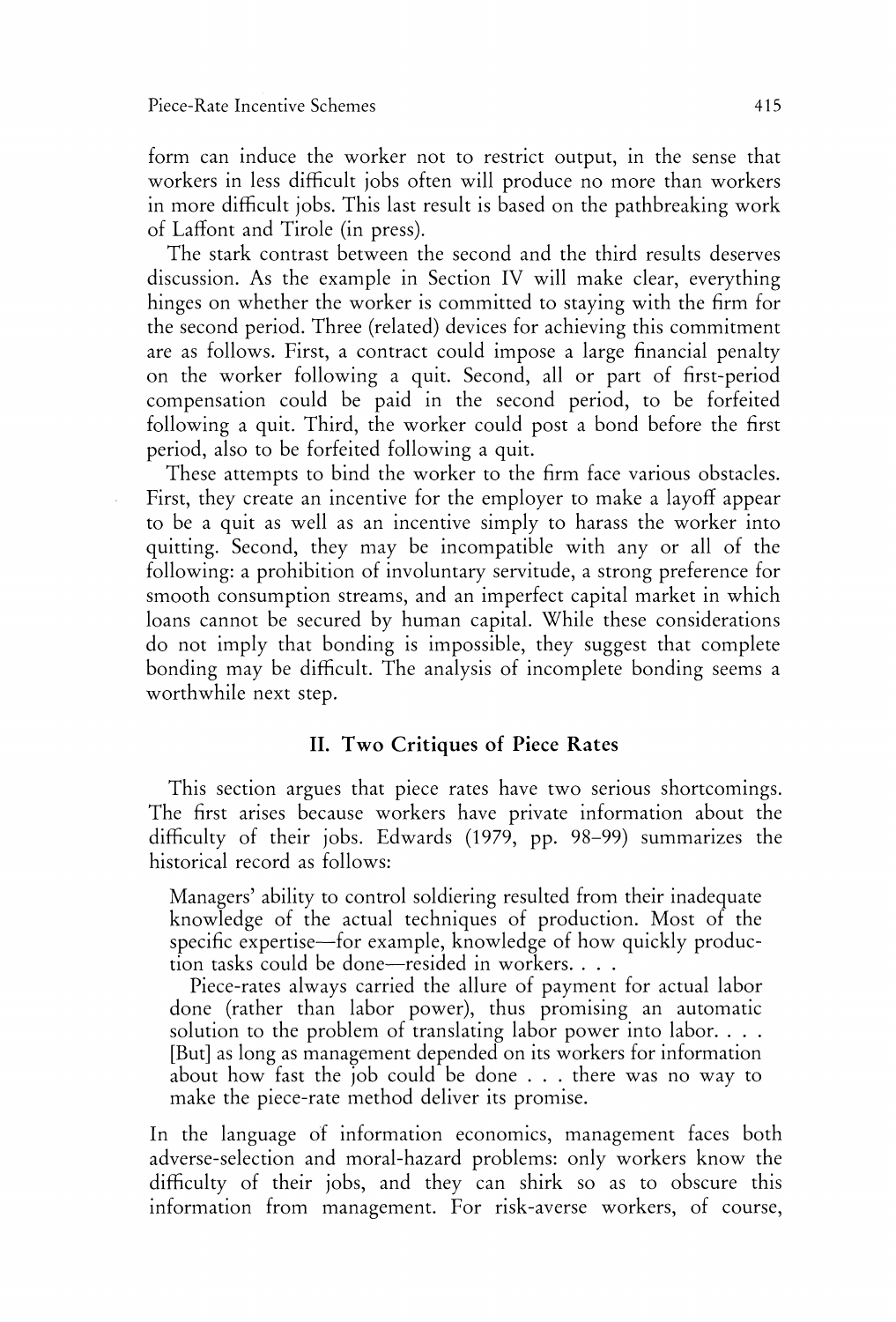agency theory proves that piece rates typically are an inferior solution to the problem of moral hazard and risk sharing and so presumably are an inferior solution to this more complicated problem as well.' Many jobs, however, simply do not involve a great deal of risk, which suggests that risk aversion is not entirely responsible for the unpopularity of piece rates. In order to focus on different culprits, this paper ignores the risk that piece rates impose on workers by assuming that workers are neutral to income risk.

The second shortcoming of piece rates stems from the firm's opportunity to revise the rate over time. After discussing many case studies at length, Clawson (1980, pp. 169-70) concludes:

In theory, piecework was simple. The company set a fair price for each unit of completed work . . . and workers were paid according to their output. If workers could increase output, either by extra exertion or by improved methods of their own devising, they would receive higher wages. . . . In practice, piecework never worked this way, since employers always cut the price they paid workers. . . . Almost all employers insisted that they would never cut a price once it was set, yet every employer did cut prices. . . . Unless workers collectively restricted output they were likely to find themselves working much harder, producing much more, and earning only slightly higher wages.

If complete contracts could be written, the firm could commit to a fixed piece rate, but in practice the relevant contract is much too complex to write (not to mention to enforce) because the obvious simple contract will not suffice. As Clawson (1980, p. 170) observes, "Employers could cut rates in dozens of ways other than changing the piece price for a worker who continued to perform the same operations. New workers could be assigned to the job at a lower rate while the old workers were transferred elsewhere, information about output on one job could be used to lower the initial price on new work, and any sort of minor change could be made the excuse for large price cuts." This paper captures these contractual difficulties in a dynamic model by allowing the firm no interperiod commitment opportunities and requiring it to be sequentially rational: in each period, the firm's action must be optimal from that point onward, as in a dynamic program.

# **111.** The **Static** Model

This section uses a static model to formalize Edwards's critique: "As long as management depended on its workers for information about

<sup>&</sup>lt;sup>1</sup> It is rare but possible for a linear contract to be optimal. This follows from the proposition that any monotone sharing rule is optimal for some special case of the agency problem.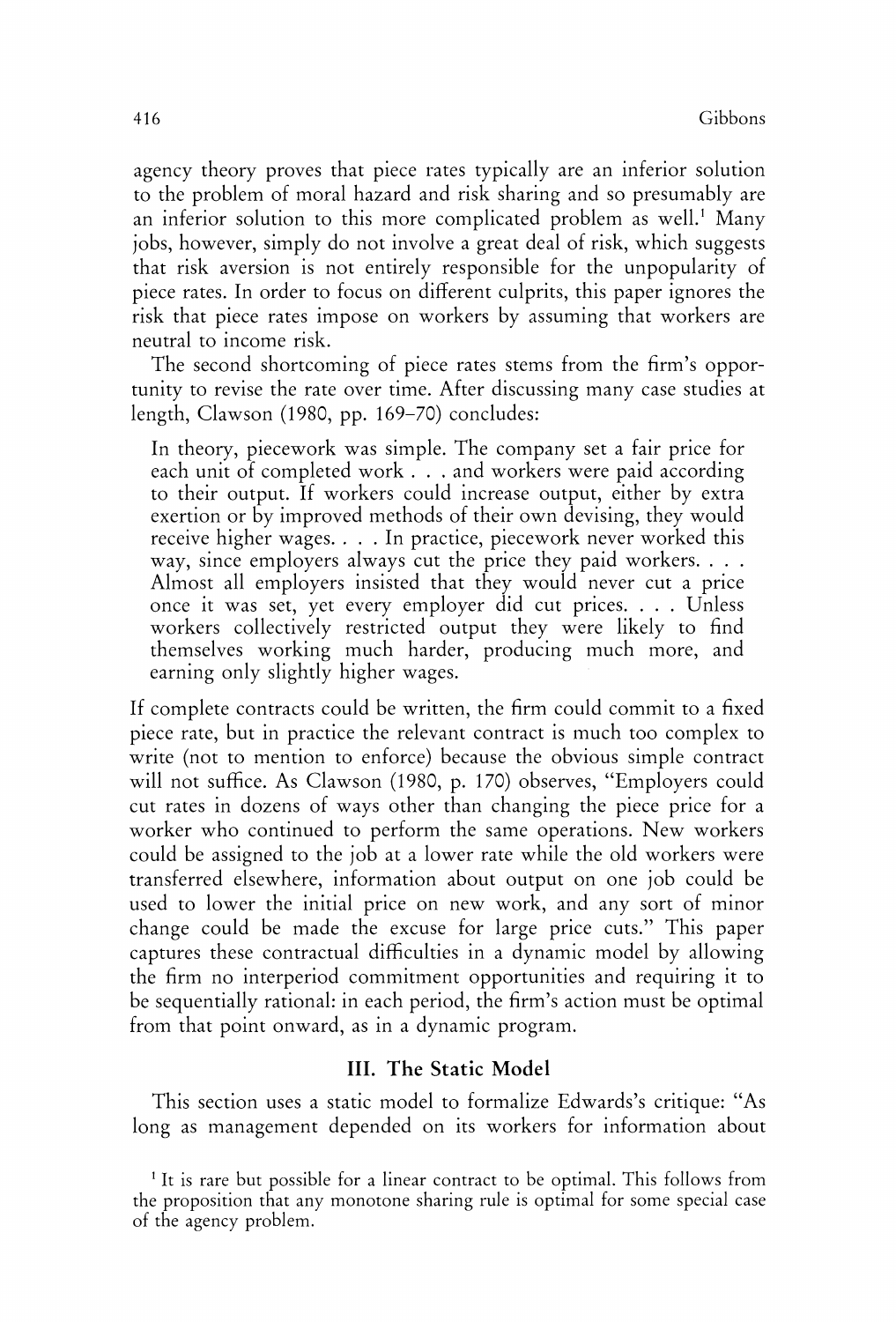how fast the job could be done . . . there was no way to make the piece-rate method deliver its promise."

To keep things simple, consider one firm employing one worker.<sup>2</sup> Output,  $y$ , is determined by the difficulty of the job,  $\theta$ , and the effort the worker expends, a, according to

$$
y = \theta + a,
$$

where effort is chosen from [0,  $\infty$ ). Note that jobs with lower  $\theta$ 's are more difficult.

Before contracting and production occur, the worker knows the difficulty of the job, but the firm knows only that  $\theta$  has distribution  $F(\theta)$  on  $[\theta, \bar{\theta}]$ , where  $\theta > 0$ . To simplify the exposition, the inverse of the hazard rate,

$$
\frac{1-F(\theta)}{f(\theta)},
$$

is assumed to decrease strictly in  $\theta$ . Assumptions of this form are standard in the literature. $3$ 

The worker chooses effort to maximize the expectation of the separable utility function  $u(w, a) = w - g(a)$ , subject to the wage schedule  $\tilde{w}(y)$ chosen by the firm. The disutility of effort, g, is increasing and strictly convex. Also, the analysis is simplified by several stronger but not counterintuitive assumptions.

ASSUMPTION 1.

$$
g(0) = g'(0) = g''(0) = 0, \quad g''' \ge 0,
$$

which guarantee that the optimal compensation scheme induces positive effort no matter what the job's difficulty.

ASSUMPTION 2. The marginal disutility of effort,  $g'(a)$ , approaches infinity as effort approaches infinity, which guarantees that the relevant first-order conditions have solutions. In particular, the efficient (or firstbest) effort level solves  $g'(a) = 1$  and will be denoted by  $a_{\text{fb}}$  in what follows.

<sup>2</sup> Alternatively, there could be as many workers as there are jobs in the firm, provided the jobs have independent difficulties, and there could be many firms, subject to the same proviso. What is important is that no two workers share the same private information, for if they did, then interdependent compensation schemes might help extract it from them, and these are beyond the scope of the paper.

 $^{\rm 3}$  See, e.g., Baron and Besanko (1984b), who list many familiar distributions that satisfy a related condition. The analysis can proceed without this assumption but at some technical expense (see Myerson 1981; and Baron and Myerson 1982).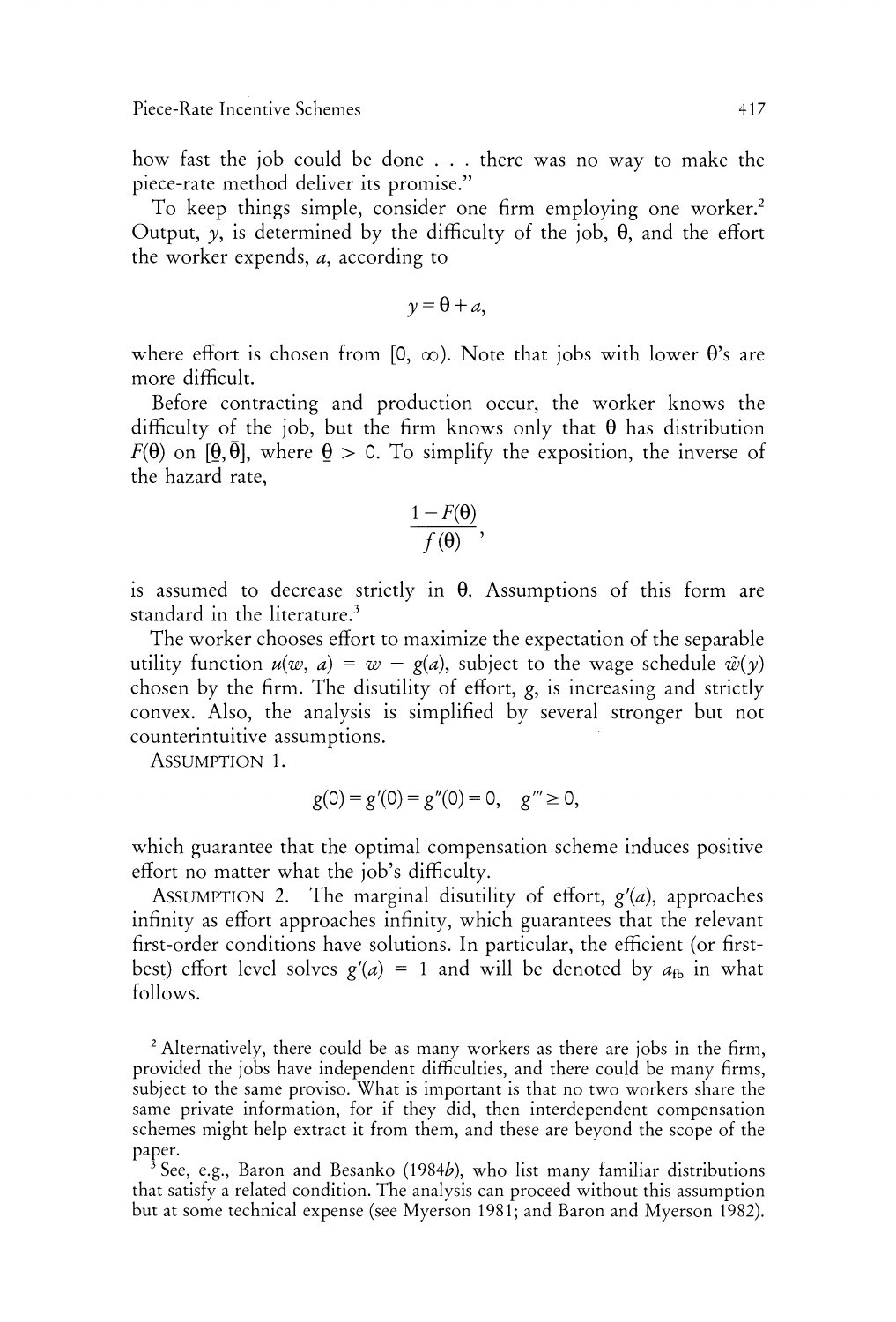Finally, it is important to assume that the firm has at least a little (but perhaps far from complete) monopsony power. This seems to be a reasonable assumption; it holds unless absolutely perfect competition prevents the firm from earning *any* rents in the labor market. In the model, the worker's next-best alternative is assumed to be unemployment, which is characterized by zero wage and zero effort and therefore zero utility, but an arbitrary positive reservation utility, *U,* would cause no substantive changes in the analysis. $4$ 

The firm's only cost is its wage bill, so it chooses a wage schedule to maximize expected profit,  $E[\gamma - \tilde{\psi}(\gamma)]$ , subject to optimizing behavior by the worker.' In this I-period problem, the Revelation Principle (Dasgupta, Hammond, and Maskin 1979; and Myerson 1979) states that the firm's choice of a wage schedule  $\tilde{\psi}(y)$  is equivalent to the choice of a suitable pair of functions  $y(\theta)$  and  $w(\theta)$  in a direct-revelation game: the firm chooses  $\{v(\theta), w(\theta)\}\)$  to maximize expected profit

$$
\int_{\theta=\theta}^{\theta} \left[ y(\theta) - w(\theta) \right] f(\theta) d\theta \tag{1}
$$

subject to incentive compatibility, individual rationality, and the feasibility constraint that  $y(\theta) \ge \theta$  (since  $a \ge 0$ ).<sup>6</sup>

To express the incentive-compatibility and individual-rationality constraints in the direct-revelation game, define  $U(\hat{\theta},\theta)$  to be the utility of a worker of type  $\theta$  who reports type  $\tilde{\theta}$ :

'Next-best alternatives other than unemployment, such as self-employment, could generate the reservation utility  $\bar{U}$ . For  $\bar{U} > 0$ , the firm may choose not to operate the technology if the worker reports that  $\theta$  is very low. In modeling self-employment, however, it would be important that the worker not have access to the firm's technology since this would vitiate the problem of private information.

<sup>5</sup> As it stands, this is a model of a firm in a competitive product market facing a price of one. The model fits an imperfectly competitive product market as well because the notion of output can be suppressed and  $y$  can be interpreted as revenue. The competitive interpretation may be more useful, however, because it emphasizes that the rents the firm earns in this paper are due to monopsony power.

The Revelation Principle works as follows. If the firm chooses a compensation scheme  $\tilde{\psi}(y)$ , a worker in a job of difficulty  $\theta$  will choose effort to maximize  $\tilde{\psi}(y) - g(a)$  subject to  $y = \theta + a$ . Let the optimal effort choice be  $\tilde{a}(\theta)$ . Then output will be  $y(\theta) = \theta + \tilde{a}(\theta)$ , and wages will be  $w(\theta) = \tilde{w}[y(\theta)]$ . Suppose that, instead of implementing  $\tilde{\psi}(y)$ , the firm allows the worker to choose one outputwage pair from the menu  $\{y(\theta), w(\theta'); \theta \in [\underline{\theta}, \overline{\theta}]\}$ , where the functions  $y(\theta)$ and  $w(\theta)$  are as determined above. Then, because  $\tilde{a}(\theta)$  was optimal under  $\tilde{w}(y)$ ,  $\theta' = \theta$  is the optimal choice from the menu. Thus, any compensation scheme  $\tilde{\psi}(\gamma)$  can be represented by the appropriate pair  $\{\gamma(\theta), w(\theta)\}.$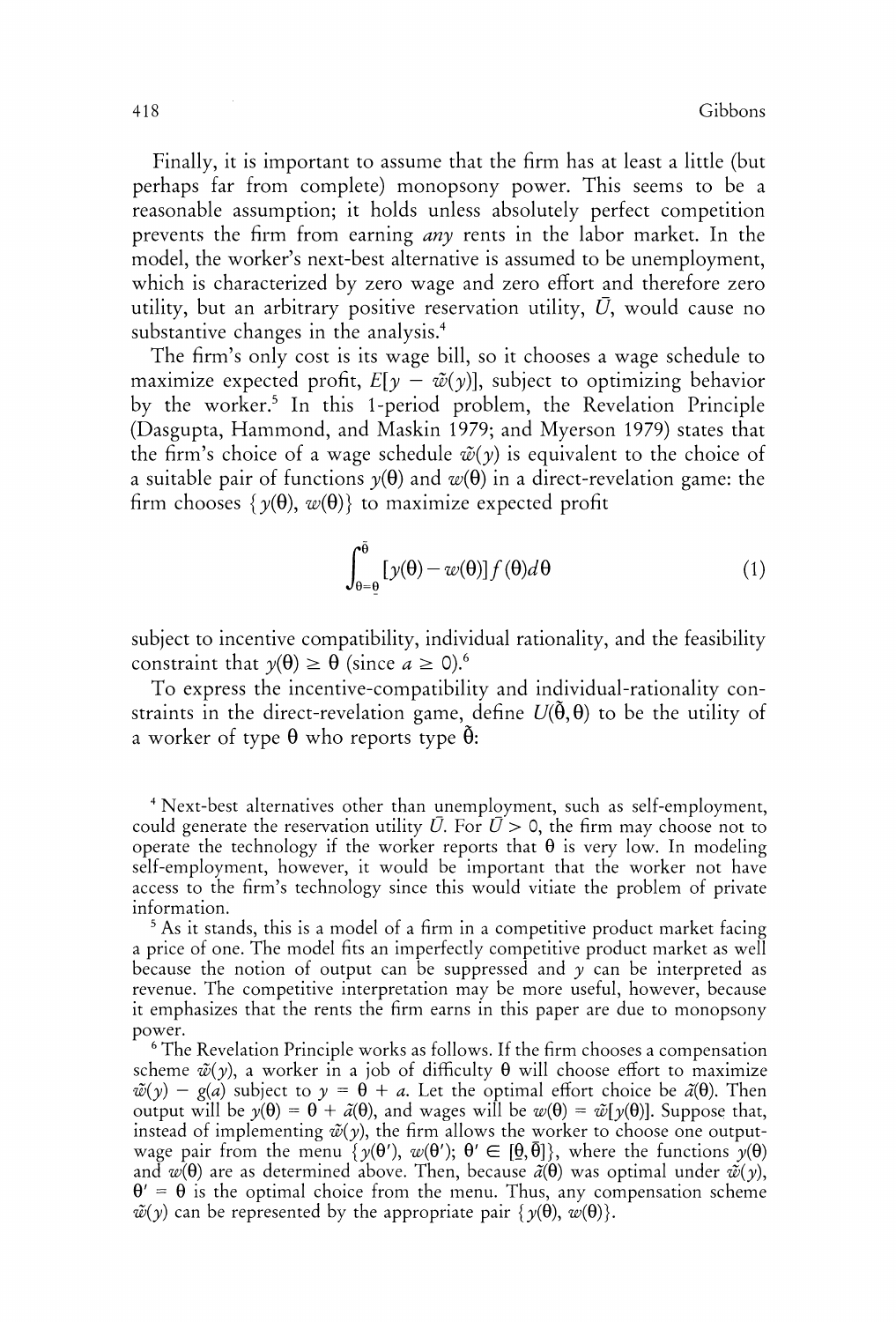$$
U(\tilde{\theta}, \theta) = w(\tilde{\theta}) - g[y(\tilde{\theta}) - \theta].
$$

Also, let  $U(\theta)$  denote  $U(\theta, \theta)$ , the utility from truthful reporting. Then the incentive-compatibility constraint is

$$
U(\theta) \ge U(\tilde{\theta}, \theta) \tag{2}
$$

for all  $\theta$ ,  $\tilde{\theta}$ , and the individual-rationality constraint is

$$
U(\theta) \ge 0 \tag{3}
$$

for all  $\theta$ . In these terms, the firm's problem is to choose  $\{v(\theta), w(\theta)\}\$ to maximize (1) subject to the incentive-compatibility constraint (2), the individual-rationality constraint (3), and the feasibility constraint  $\gamma(\theta) \geq \theta$ .

Lemmas 1 and 2 and proposition 1 solve this problem. The techniques in the lemmas are due to Mirrlees (1971) and Myerson (1981). Results similar to proposition 1 have been derived by many; this particular result is given in Sappington (1983) and Laffont and Tirole (1986). Since the proofs of these results are not new, they are relegated to the Appendix. Corollary 1 then concludes that the solution is not a linear piece-rate compensation scheme. Finally, three remarks following corollary 1 interpret the results.

LEMMA 1. The output and wage functions  $\{y(\theta), w(\theta)\}\$  satisfy the incentive-compatibility constraint (2) and the individual-rationality constraint (3) if and only if *(a)* 

$$
U(\theta) = U(\underline{\theta}) + \int_{\tilde{\theta} = \underline{\theta}}^{\theta} g'[y(\tilde{\theta}) - \tilde{\theta}] d\tilde{\theta},
$$

(b)  $U(\theta) \ge 0$ , and (c)  $\gamma(\theta)$  is nondecreasing.

The most important part of the lemma is condition a. The intuition behind this result is akin to that behind a separating equilibrium in Spence's (1973) signaling model. Here a worker in a job of difficulty  $\theta$ must be persuaded not to overstate the job's difficulty,  $\dot{\theta} < \theta$ ; there, the incentive is to overstate one's ability. By the envelope theorem, for very small lies (i.e., as  $\hat{\theta}$  approaches  $\theta$  from below), the worker stands to gain  $g'[\gamma(\theta) - \theta]$  from lying; in the signaling model, the analogous gain is the marginal product of ability. Condition  $a$  dictates that the worker's equilibrium utility must include a bribe of this size to prevent such a lie; in the signaling model, the marginal gain is matched by the cost of the extra education necessary to persuade the market that one's ability is as claimed. Condition  $b$  is clearly necessary for individual rationality,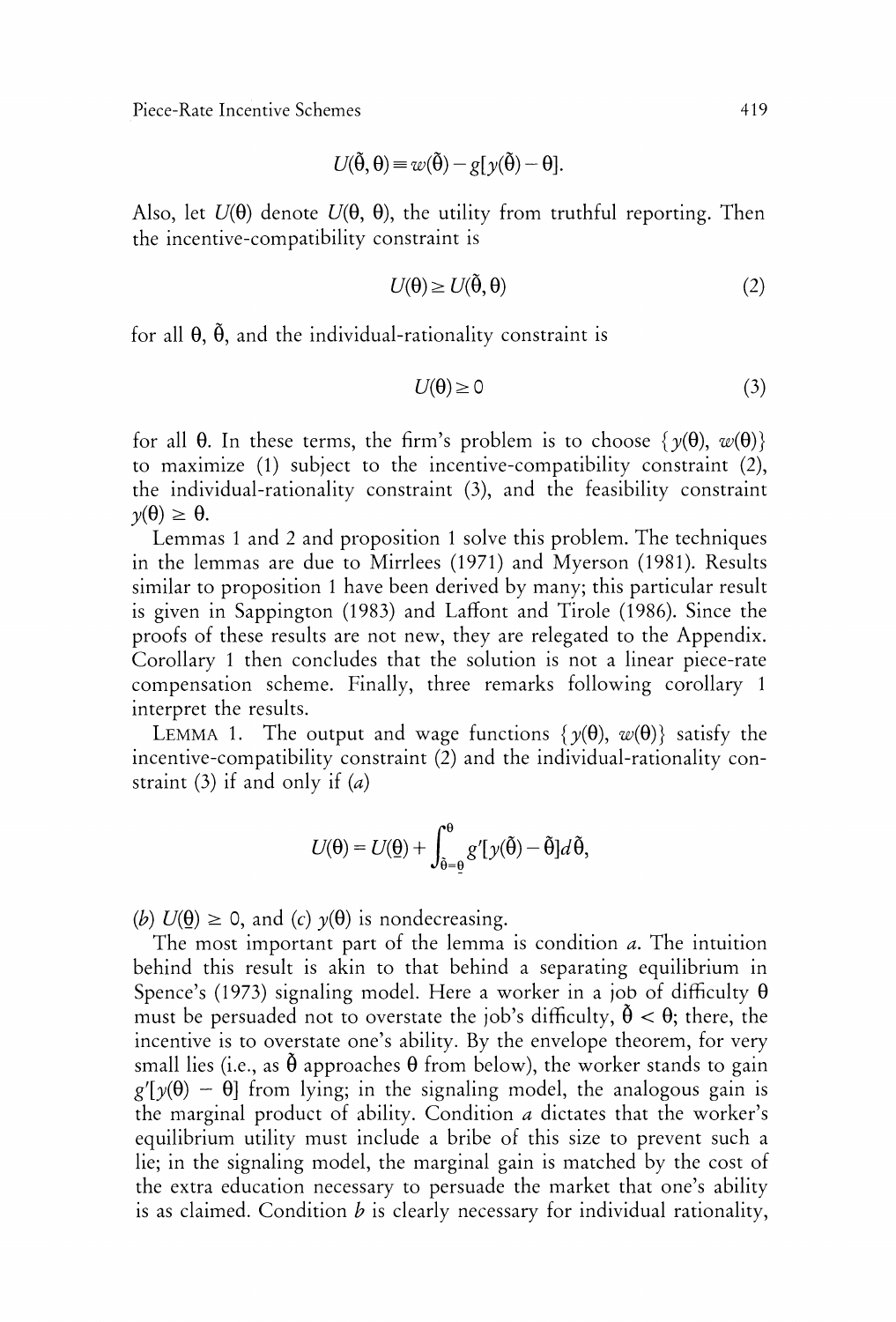and condition  $c$  is a second-order condition in the incentive-compatibility problem.

Given lemma 1, substituting condition a and the definition of  $U(\theta)$ into (1) and changing the order of integration yields a convenient restatement of the firm's objective.

LEMMA 2. The firm's problem can be reduced to choosing  $\gamma(\theta)$  and  $U(\theta)$  to maximize

$$
-U(\underline{\theta}) + \int_{\theta=\underline{\theta}}^{\bar{\theta}} \left\{ y(\theta) - g[y(\theta) - \theta] - \left[ \frac{1 - F(\theta)}{f(\theta)} \right] g'[y(\theta) - \theta] \right\} f(\theta) d\theta, \quad (4)
$$

subject to condition b, condition c, and  $y(\theta) \ge \theta$ .

PROPOSITION 1. At the firm's optimum,  $U(\theta) = 0$ , and  $\gamma^*(\theta)$  solves

$$
1 - g'(y - \theta) - \left[\frac{1 - F(\theta)}{f(\theta)}\right]g''(y - \theta) = 0.
$$
 (5)

The resulting effort level,  $a^*(\theta) = \gamma^*(\theta) - \theta$ , is strictly positive and strictly increasing and equals  $a_{\text{fb}}$  only at  $\bar{\theta}$ .

The intuition behind proposition I is straightforward. In the standard agency problem, if the agent is risk neutral, then the principal sells the firm for price p by offering the contract  $\tilde{\psi}(\gamma) = \gamma - p$ , and this induces the efficient effort level,  $a_{fb}$ . Here the problem is that only the agent knows how much the firm (or, more intuitively, the job) is worth. For a fixed price p there exists a type  $\theta(p)$  such that all types  $\theta < \theta(p)$  do not take the contract, while all types  $\theta > \theta(p)$  take the contract, put forth the efficient effort level, and earn rents. Keeping the cutoff type  $\theta(p)$  constant, the envelope theorem dictates that the second-order loss incurred in moving away from efficient effort is more than covered by the accompanying first-order reduction in the rents earned by those who take the contract. At the same time, it is efficient to reduce  $\theta(p)$ .

Mathematically, the optimal contract given by (5) is simply the firstorder condition for the pointwise maximization of (4). It trades off productive efficiency against lost rents and has the familiar property that only the top type,  $\bar{\theta}$ , puts forth the efficient level of effort.

COROLLARY 1. A linear piece rate is not the optimal compensation scheme. Indeed, the optimum is nowhere linear.

*Proof.* Recovering  $w^*(\theta)$  from the definition of  $U(\theta)$  and condition a vields

$$
w^*(\theta) = U(\underline{\theta}) + g[y^*(\theta) - \theta] + \int_{\theta' = \underline{\theta}}^{\theta} g'[y^*(\theta') - \theta'] d\theta'. \tag{6}
$$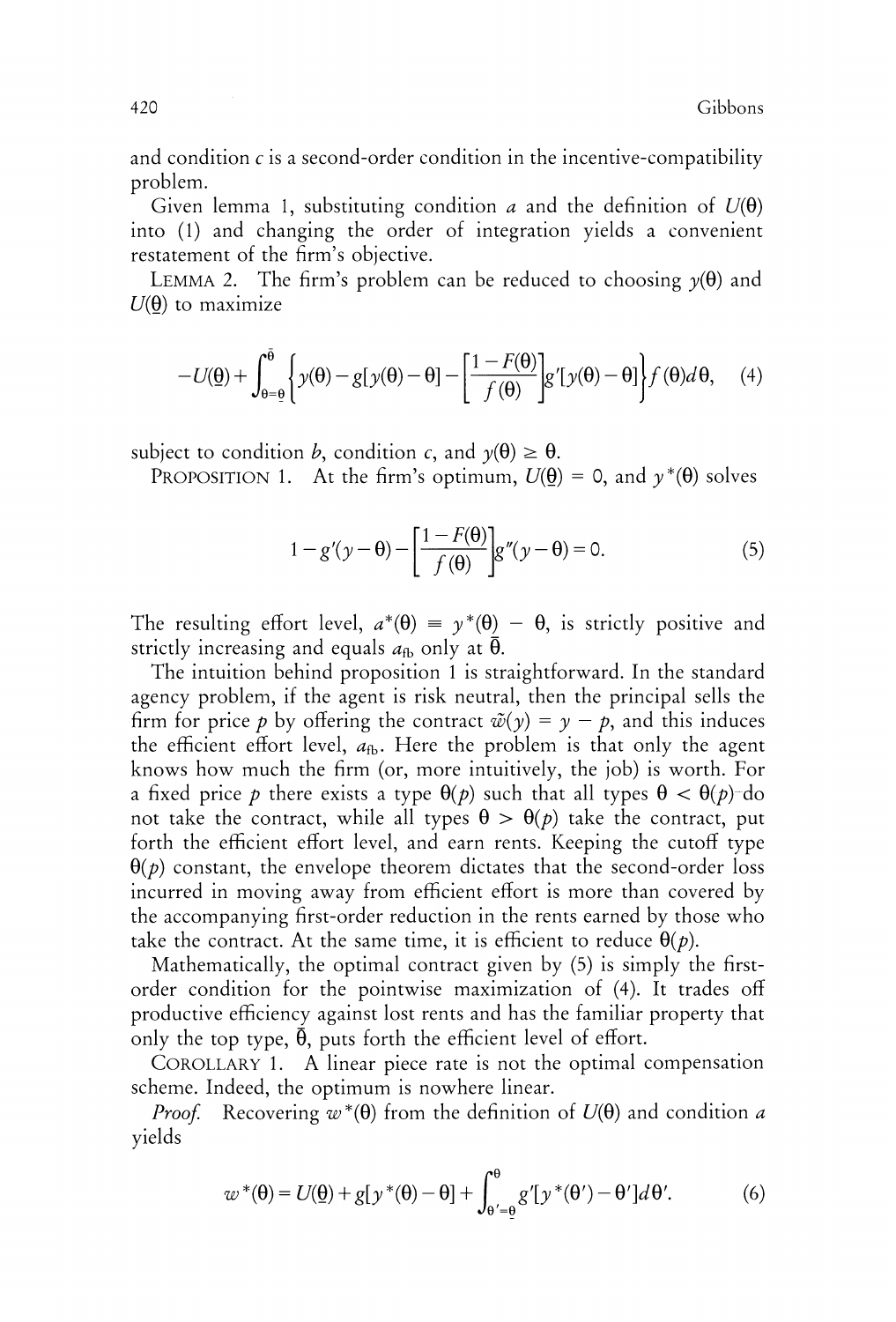In a linear piece rate,  $dw/dy = (dw/d\theta)(d\theta/dy)$  must be constant. But

$$
dw/d\theta = g'(y'-1) + g' = g'y',
$$

so  $dw/dy = g'$ ; and proposition 1 shows that  $y^*(\theta) - \theta$  is strictly increasing, so  $dw^*/dy = g'[\gamma^*(\theta) - \theta]$  is nowhere constant. Q.E.D.

REMARK 1. It is possible to interpret  $\{y^*(\theta), w^*(\theta)\}\$ as the upper envelope of a menu of linear compensation schemes among which workers select. (As with lemma 1, the intuition for this parallels that for a separating equilibrium in a signaling model or in any other selfselection model based on the familiar condition on the cross-partial derivative of the relevant utility function.) Notice that the best response of a worker of type  $\theta$  to the linear compensation scheme  $\tilde{\psi}(\gamma) = b\gamma + c$ is the effort  $a(b)$  that solves  $g'(a) = b$ . Since the effort induced by  $\{ \gamma^*(\theta), \gamma^*(\theta)\}$  $w^*(\theta)$  is  $\gamma^*(\theta) - \theta$ , the linear compensation scheme designed for worker  $\theta$  has slope  $b(\theta) = g'[\gamma^*(\theta) - \theta]$  and intercept  $c(\theta) = w^*(\theta) - b(\theta)\gamma^*(\theta)$ . Such a menu of linear compensation schemes induces the worker to reveal the job's difficulty; this will not be possible in the dynamic model analyzed in the next section. For more on such menus of linear schemes, see Laffont and Tirole (1986).

REMARK 2. Suppose the firm chooses a linear compensation schemethat is, a single price per unit of output that applies to workers of all types. (This is analogous to choosing a two-part tariff when optimality requires a nonlinear price schedule) The qualitative properties associated with the contract  $\tilde{\psi}(y) = y - p$  reappear if the firm offers  $\tilde{\psi}(y) = b\gamma$ + c. As noted above, every worker who chooses to work will supply the effort  $a(b)$  that solves  $g'(a) = b$ , while workers satisfying

$$
\{b[\theta + a(b)] + c\} - g[a(b)] < 0,
$$

or

$$
\theta < \tilde{\theta} = \frac{g[a(b)] - c}{b} - a(b),
$$

will choose not to work. Assuming  $\tilde{\theta} \in (\theta, \bar{\theta})$ , effort under a piece-rate compensation scheme is a step function: it is zero for  $\theta \in [\theta, \tilde{\theta})$  and  $a(b)$ for  $\theta \in [\tilde{\theta}, \bar{\theta}]$ . Under the optimal contract, in contrast, the effort  $a^*(\theta)$  =  $y^*(\theta) - \theta$  is strictly positive.

REMARK3. Edwards (1979, p. 100) describes a system of "differentialrate piece-work" designed by Taylor to strengthen workers' incentives for effort. According to this system, a contract should be piecewise linear with kinks, or even jumps, so that productive workers benefit from a higher rate once their output surpasses certain standards. In this connection, it is interesting that the optimal contract is nowhere linear.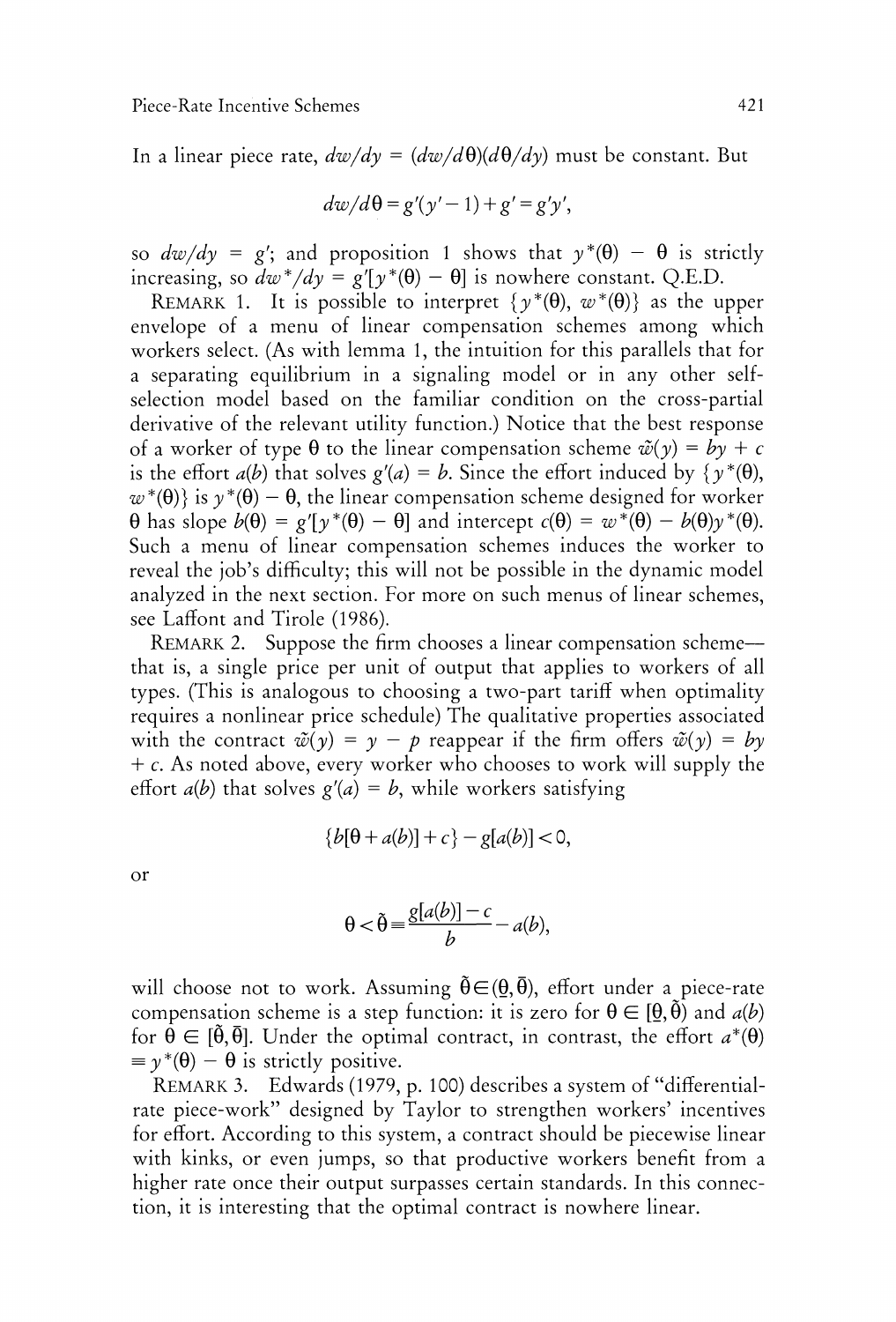## **IV.** The Dynamic **Model**

This section uses a dynamic model to formalize Clawson's critique: "Unless workers collectively restricted output they were likely to find themselves working much harder, producing much more, and earning only slightly higher wages." This is the "ratchet effect" analyzed by Freixas, Guesnerie, and Tirole (1985) for the case of linear incentive schemes when  $\theta$  can take only two values.

The goal of the section is to study the role of commitment in a dynamic model. The central result is that, if the firm cannot commit to the second-period contract and the worker cannot commit to stay with the firm for the second period, then no compensation scheme of any form can induce the worker not to restrict output. Note that this result says not that piece rates are suboptimal but rather that piece rates will induce unavoidable inefficiencies of the form described in earlier informal accounts.

Let there be 2 periods of work, each of which is identical to that described in the previous section. In period *t*, the worker's output,  $y_t$ , is determined by the difficulty of the worker's job,  $\theta$ , and the effort the worker expends in that period,  $a_t$ , according to

$$
y_t = \theta + a_t.
$$

Notice that  $\theta$  is constant over time.

As before, the worker knows the difficulty of the job but the firm does not. Before period 1, the firm believes that  $\theta$  has distribution  $G(\theta)$ on  $[\theta^-, \theta^+]$ . Its posterior belief given first-period output may be more refined, however. Denote the posterior by  $F(\theta)$  on the subinterval  $[\theta, \bar{\theta}]$ of  $[\theta^-, \theta^+]$ .

The static analysis of Section I11 applies to the second period of this dynamic game, provided two assumptions are met. First, the firm cannot commit in advance to behavior that is not sequentially rational. Second, the worker's reservation utility must be the same in each case. The second assumption is closely related to the commitment question discussed in the introduction: for example, the assumption does not hold if the worker posts a large bond in period 1 that is returned after period *2*  only if the worker does not quit. This paper ignores this possibility by assuming that imperfect capital markets make it impossible for workers to raise bonds and that wages are close enough to subsistence that deferred wages cannot act as bonds. Relaxing this assumption to study partial bonding, perhaps through pensions, would be interesting.

The worker's von Neumann-Morgenstern preferences are represented by the discounted sum of each period's utility, which is itself a separable function of consumption,  $c_t$ , and effort: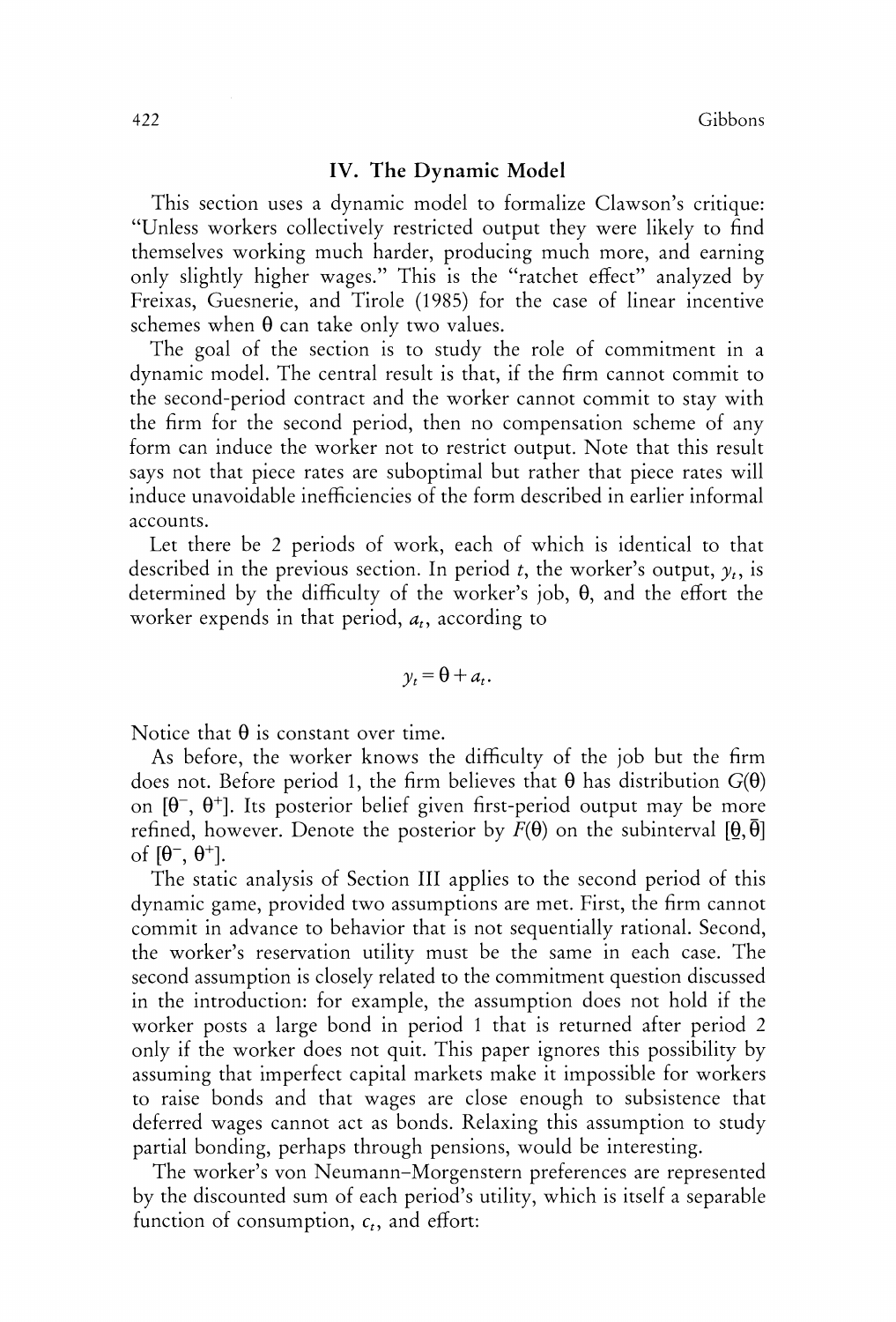$$
\sum_{t=1}^2 \beta^{t-1} [c_t - g(a_t)].
$$

The subjective discount factor,  $\beta$ , is assumed to be determined by the market interest rate, r, according to  $\beta = 1/(1 + r)$ . Since the worker is neutral to income risk and discounts at the market rate, borrowing and saving can be ignored. The firm shares the discount factor  $\beta$  and maximizes the expected discount sum of each period's profit,

$$
E\sum_{t=1}^2\beta^{t-1}[\mathbf{y}_t-\tilde{\mathbf{w}}_t(\mathbf{y}_t)],
$$

where  $\tilde{w}_t(\cdot)$  is the wage schedule the firm offers the worker for period *t.* 

The results in this dynamic model depend critically on the firm's and the worker's commitment opportunities. Following a long tradition in labor market models, one could assume that the worker is free to quit the job, at no penalty, at any time; this is frequently described as a prohibition of involuntary servitude. As before, the worker's next-best alternative is assumed to be unemployment, which yields zero utility. On the firm's side, the difficulties in writing, not to mention enforcing, the appropriate 2-period contract may force the firm to offer only singleperiod contracts. (Clawson's persuasive description of these difficulties is quoted in Sec. I1 above.) Sequential rationality in the absence of commitment forces the firm to choose  $\tilde{w}_2(\cdot)$  to maximize  $E[y_2 - \tilde{w}_2(y_2)]$ with respect to its beliefs about  $\theta$  conditioned on the observed value of  $\nu_1$ .

It is intuitive (but, for a proof, see Baron and Besanko [1984a]) that, if the firm can commit in advance to any second-period behavior it chooses, then the 2-period optimum simply repeats the static optimal cornpensation scheme. The absence of commitment opportunities has a profound effect, however. To see this, suppose there is a separating equilibrium in the first period; that is, suppose that each  $y_1$  the firm could observe results in degenerate posterior beliefs about  $\theta$ . Then (after the obvious changes in notation) the analysis of Section 111 can be applied to the second-period subgame by letting  $\bar{\theta} \downarrow \theta$ . This yields  $g' = 1$ in (5), so effort is at the first-best level,  $a_{\text{fb}}$ . Output is therefore  $\gamma_2(\theta)$ =  $a_{fb}$  +  $\theta$ , and (6) then indicates that  $\tilde{w}_2(\theta) = g(a_{fb})$  independent of  $\theta$ . On the equilibrium path, therefore, the worker gets zero utility in the second period following a separating equilibrium in the first period because the firm confiscates all the surplus. (The same result follows from the agency contract  $\tilde{\psi}[\gamma] = \gamma - p$  discussed following proposition 1: when  $\theta$  is known, the principal can calculate that p should be  $\theta + a_{\text{fb}}$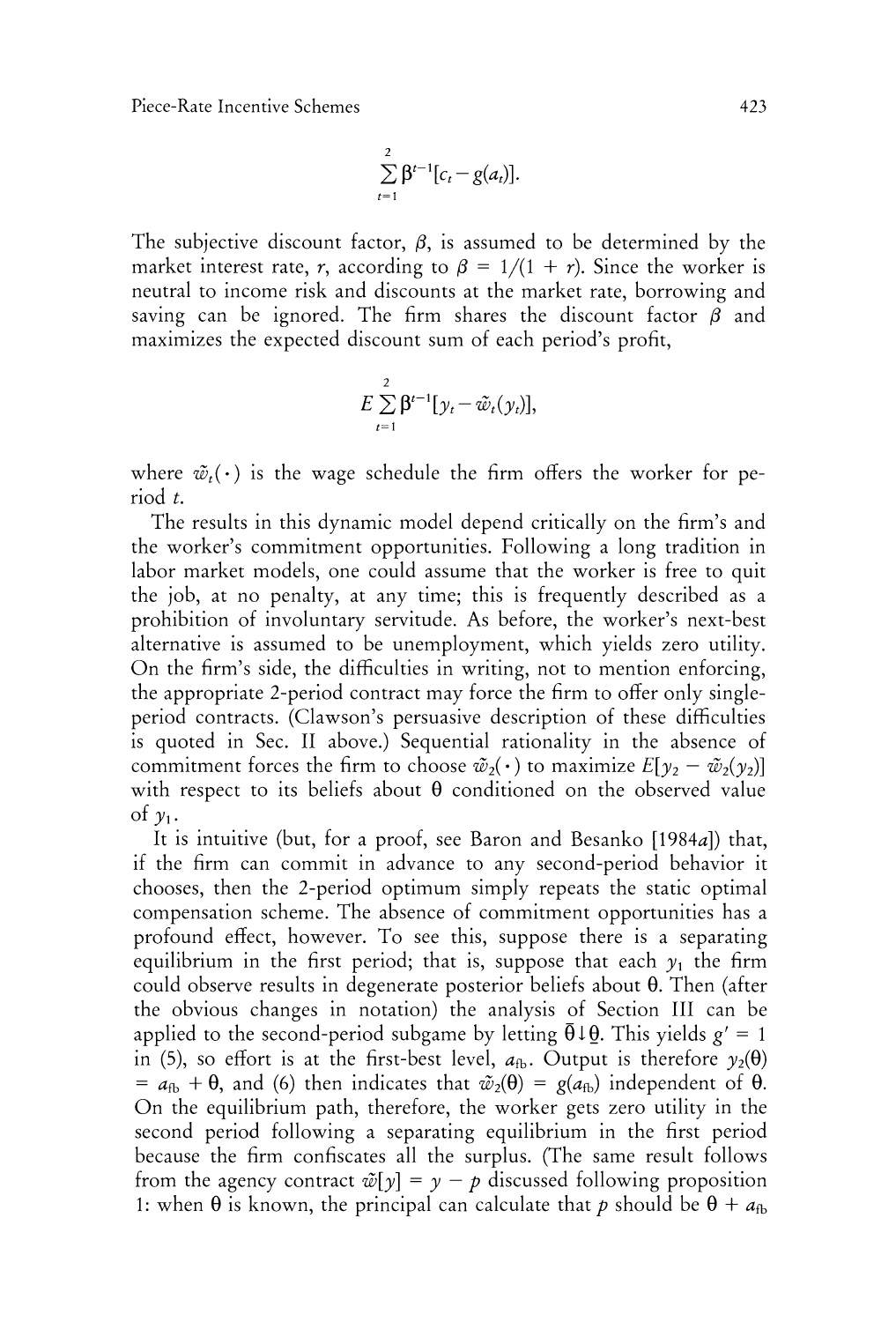$-g[a_{fb}]$ , leaving the worker exactly zero surplus.) This is in the spirit of Clawson's contention that the firm will cut its piece rate, but it applies more generally to any separating first-period compensation scheme.

Given this second-period behavior, optimal first-period behavior can be determined by modifying the static game to include the secondperiod payoffs. Following the definitions in Section III, redefine  $U(\tilde{\theta},\theta)$ to be  $U_1(\tilde{\theta}, \theta) + \beta U_2(\tilde{\theta}, \theta)$ , where

$$
U_1(\tilde{\theta}, \theta) = w_1(\tilde{\theta}) - g[y_1(\tilde{\theta}) - \theta],
$$
  

$$
U_2(\tilde{\theta}, \theta) = \max[g(a_{fb}) - g(a_{fb} + \tilde{\theta} - \theta), 0].
$$

The form of  $U_2(\tilde{\theta}, \theta)$  reflects the combination of the worker's opportunity to quit after the first period and the firm's attempt to extract all the surplus from the worker: on the basis of the belief that the job difficulty is  $\tilde{\theta}$ , the firm will pay the minimum wage  $g(a_{fb})$  and require the output  $y_2(\tilde{\theta}) = \tilde{\theta} + a_{\text{fb}}$ ; the worker quits if the implied second-period utility is negative.

Continue to denote  $U(\theta, \theta)$  by  $U(\theta)$ . Then the incentive-compatibility constraints are again given by (2). Following the proof of lemma 1, substitute the definition of  $U(\tilde{\theta})$  into (2):

$$
U(\theta) - U(\tilde{\theta}) \ge g[\gamma_1(\tilde{\theta}) - \tilde{\theta}] - g[\gamma_1(\tilde{\theta}) - \theta] + \beta U_2(\tilde{\theta}, \theta).
$$

Reversing the roles of  $\theta$  and  $\tilde{\theta}$  then yields

$$
g[y_1(\theta) - \tilde{\theta}] - g[y_1(\theta) - \theta] - \beta U_2(\theta, \tilde{\theta}) \ge U(\theta) - U(\tilde{\theta})
$$
  
\n
$$
\ge g[y_1(\tilde{\theta}) - \tilde{\theta}] - g[y_1(\tilde{\theta}) - \theta] + \beta U_2(\tilde{\theta}, \theta).
$$

Take  $\theta > \tilde{\theta}$ , divide by  $\theta - \tilde{\theta}$ , and let  $\theta \downarrow \tilde{\theta}$ . This yields

$$
g'[y_1(\theta) - \theta] \ge U'(\theta) \ge g'[y_1(\theta) - \theta] + \beta g'(a_{\text{fb}}), \tag{7}
$$

which is impossible. This proves proposition 2, which is due to Laffont and Tirole (in press).

PROPOSITION 2. If neither the firm nor the worker can commit in advance to second-period behavior, then there is no sequentially rational pair of contracts  $\{\tilde{w}_1(\gamma_1), \tilde{w}_2(\gamma_1, \gamma_2)\}\$  that separates any interval of worker types in the first period.

The intuition behind propostion 2 mimics that behind lemma I: a worker in a job of difficulty  $\theta$  must be persuaded not to claim that the job is more difficult,  $\tilde{\theta} < \theta$ , and this requires a bribe. In this two-period model, the bribe must be bigger than was necessary in lemma 1 because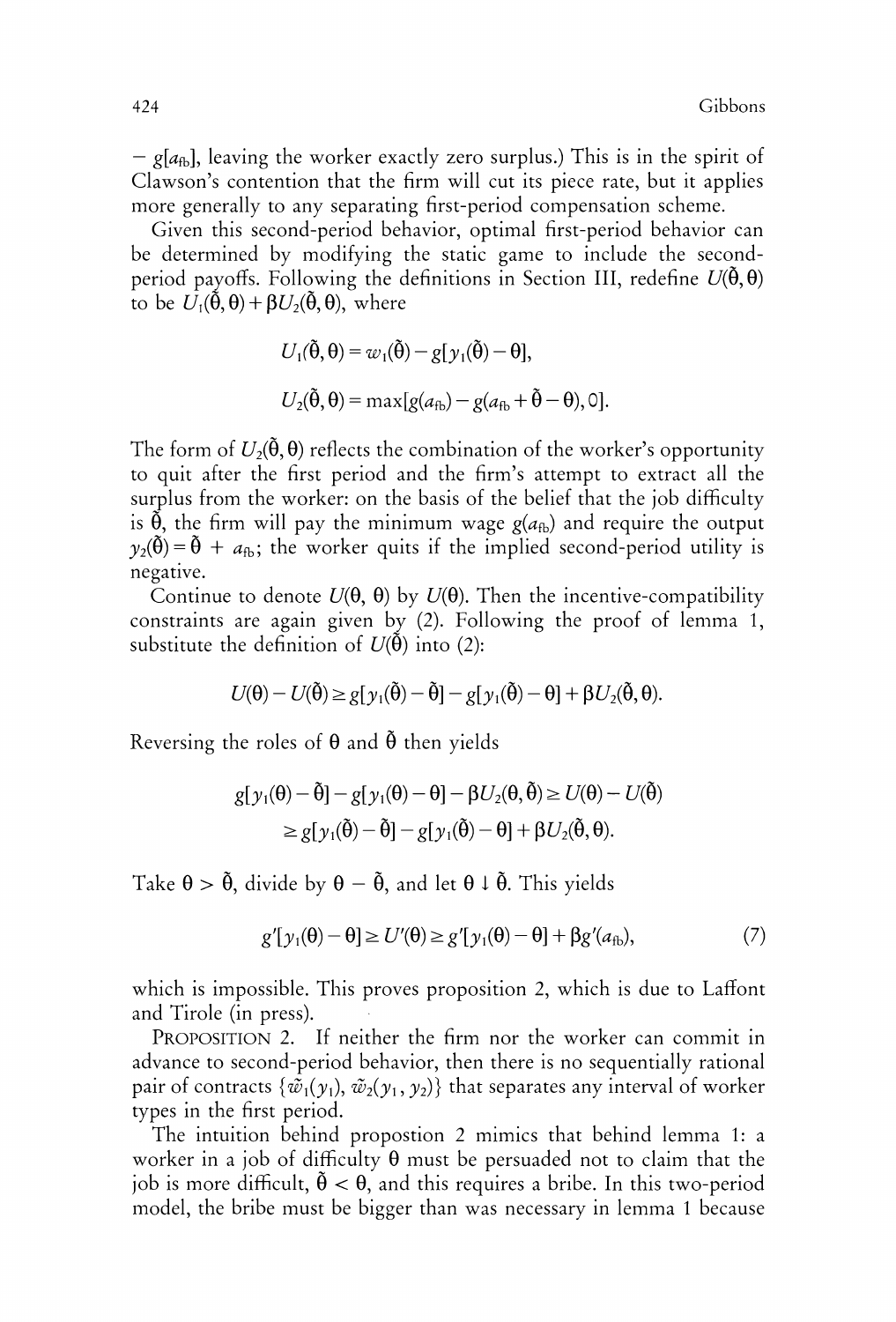the claim that the job has difficulty  $\ddot{\theta}$  now stands to earn rents in both periods. The catch is that the necessary bribe is so large that, provided the worker can quit after the first period, it is now profitable for a worker in a job of difficulty  $\ddot{\theta}$  to claim that the job is less difficult,  $\theta$  $> \tilde{\theta}$ , pocket the bribe, and then quit. This incentive-compatibility problem is described by the inequalities in (7): the first inequality concerns the incentive to claim that the job is less difficult and then pocket the bribe and quit (where quitting makes the  $U_2[\theta, \tilde{\theta}]$  term disappear), while the second inequality concerns the incentive to claim that the job is more difficult, thereby earning the second-period rent,  $U_2(\theta, \theta)$ .

Proposition *2* says that the firm cannot perfectly infer the job's difficulty from the observed first-period output. This does not imply that all workers will produce the same output (although such a pooling equilibrium is possible). Rather, proposition *2* imples that, if a worker in a job of difficulty  $\theta$  produces  $y_1$ , then there exists another job difficulty  $\theta' \neq \theta$  such that, when the job difficulty is  $\theta'$ , the worker produces  $y_1$  with positive probability (but perhaps probability less than one). Denoting the required effort levels by  $a_1$  and  $a'_1$ , respectively, yields  $\theta + a_1 = \theta' + a'_1$ . Without loss of generality, let  $\theta > \theta'$ . Then  $a_1 < a'_1$ . This proves the main result of the paper, corollary 2.

COROLLARY2. Piece-rate compensation schemes will not "translate labor power into labor" because workers will restrict output in the sense that workers in less difficult jobs often will produce no more than workers in more difficult jobs.

Proposition 2 makes strong use of the assumption that the worker can quit after the first period. Other assumptions have been studied by Lazear (1986) and Baron and Besanko (1987). Baron and Besanko work in terms of a direct-revelation game and impose the constraint that the worker is forced to accept a second-period contract that would yield at least the reservation utility (here zero) if the true type were the type announced in the first period. Lazear works with indirect mechanisms and makes the related assumption that the worker is committed to staying with the firm in the second period. As described in the introduction, one way to motivate this commitment is to assume that the worker posts a large bond before period 1 and that the bond is forfeited if the worker quits before period 2.

An example shows what an important difference this kind of assumption makes. For simplicity, assume that  $\beta = 1$ . Consider the pair of contracts

$$
\tilde{w}_1(y_1) = 2y_1 - g(a_{fb}), \quad \tilde{w}_2(y_1, y_2) = y_2 - y_1 + g(a_{fb}).
$$

These contracts are sequentially rational for the firm and induce the first-best effort level in both periods, provided the worker is committed to staying with the firm in the second period, as assumed by Lazear.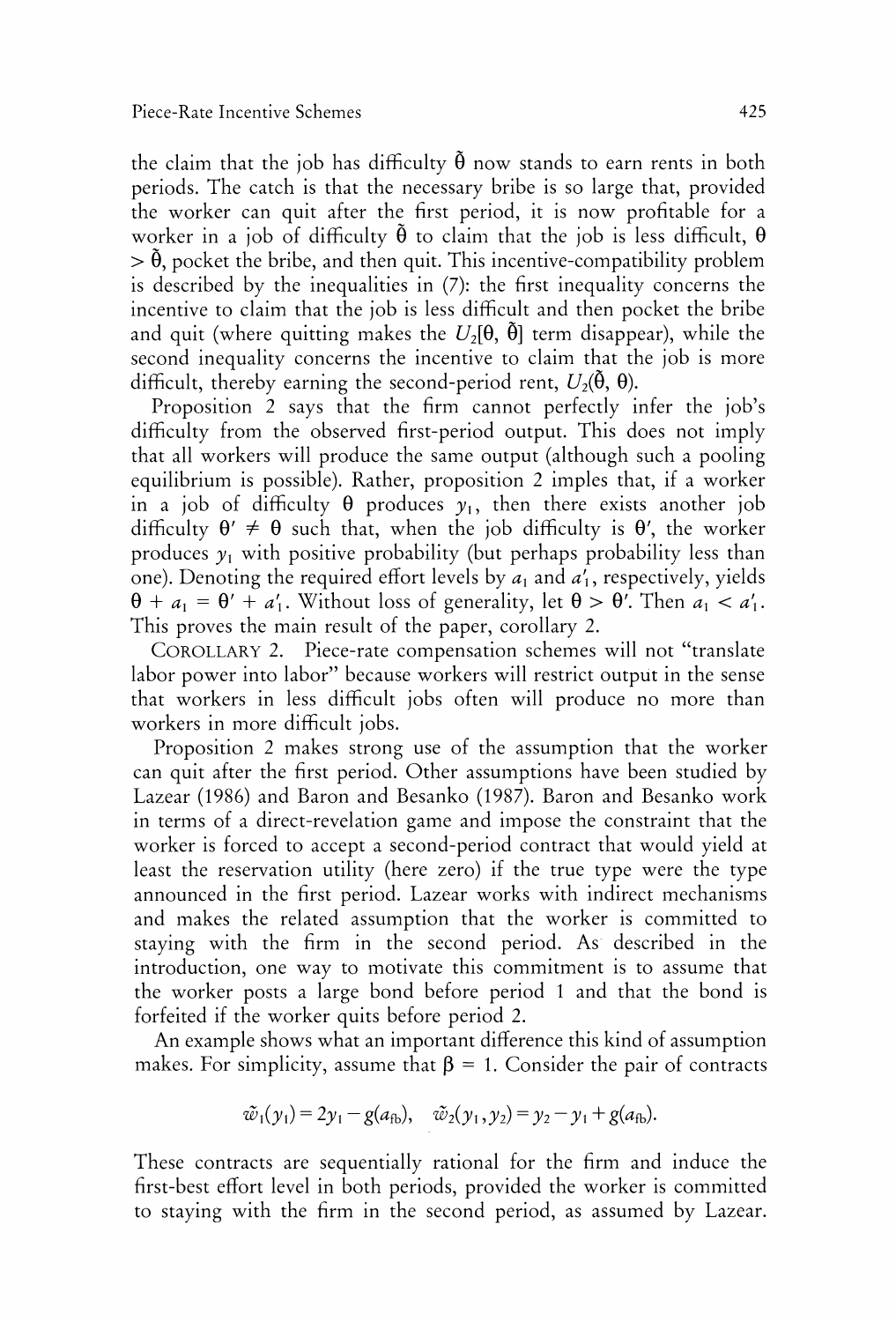(Similarly, if the firm assumes that the worker chooses  $a_1 = a_{fb}$ , then the observed first-period output,  $y_1$ , is equivalent to the announced type  $\tilde{\theta} = y_1 - a_{\text{fb}}$ . On the basis of this calculation of an announced type, these contracts also induce the first-best effort level in both periods if the worker is committed as described by Baron and Besanko.) If the worker can quit, however, then the optimal effort strategy is to choose  $a_1^*$  to solve  $g'(a) = 2$  and then quit, yielding utility

$$
U_1^* = 2(\theta + a_1^*) - g(a_{\text{fb}}) - g(a_1^*),
$$

rather than the utility that follows from  $a_1 = a_2 = a_{fb}$ ,

$$
U_1 = 2(\theta + a_{\text{fb}}) - 2g(a_{\text{fb}}).
$$

A little algebra shows that  $U_1^* > U_1$  if and only if

$$
2 > \frac{g(a_1^*) - g(a_{\text{fb}})}{a_1^* - a_{\text{fb}}}
$$

which follows from the convexity of  $g(\cdot)$  and the definitions of  $a^*$ and  $a_{\text{th}}$ .

Returning to proposition 2, one should not conclude that (when the stated assumptions hold) piece rates will never be observed: the result says not that piece rates are suboptimal but rather that it is not feasible for piece rates to induce workers to reveal their private information through their performance. The choice of compensation schemes is therefore a choice among second-best alternatives.

## **Appendix**

LEMMA 1. The output and wage functions  $\{y(\theta), w(\theta)\}\$  satisfy the incentive-compatibility constraint (2) and the individual-rationality constraint (3) if and only if  $(a)$ 

$$
U(\theta) = U(\underline{\theta}) + \int_{\tilde{\theta} = \underline{\theta}}^{\theta} g'[y(\tilde{\theta}) - \tilde{\theta}] d\tilde{\theta},
$$

(b)  $U(\theta) \ge 0$ , and (c)  $\gamma(\theta)$  is nondecreasing.

*Proof-only if.* Substituting the definition of  $U(\tilde{\theta})$  in the incentivecompatibility constraint (2) yields

$$
U(\theta) - U(\tilde{\theta}) \ge g[y(\tilde{\theta}) - \tilde{\theta}] - g[y(\tilde{\theta}) - \theta],
$$

and reversing the roles of  $\theta$  and  $\tilde{\theta}$  yields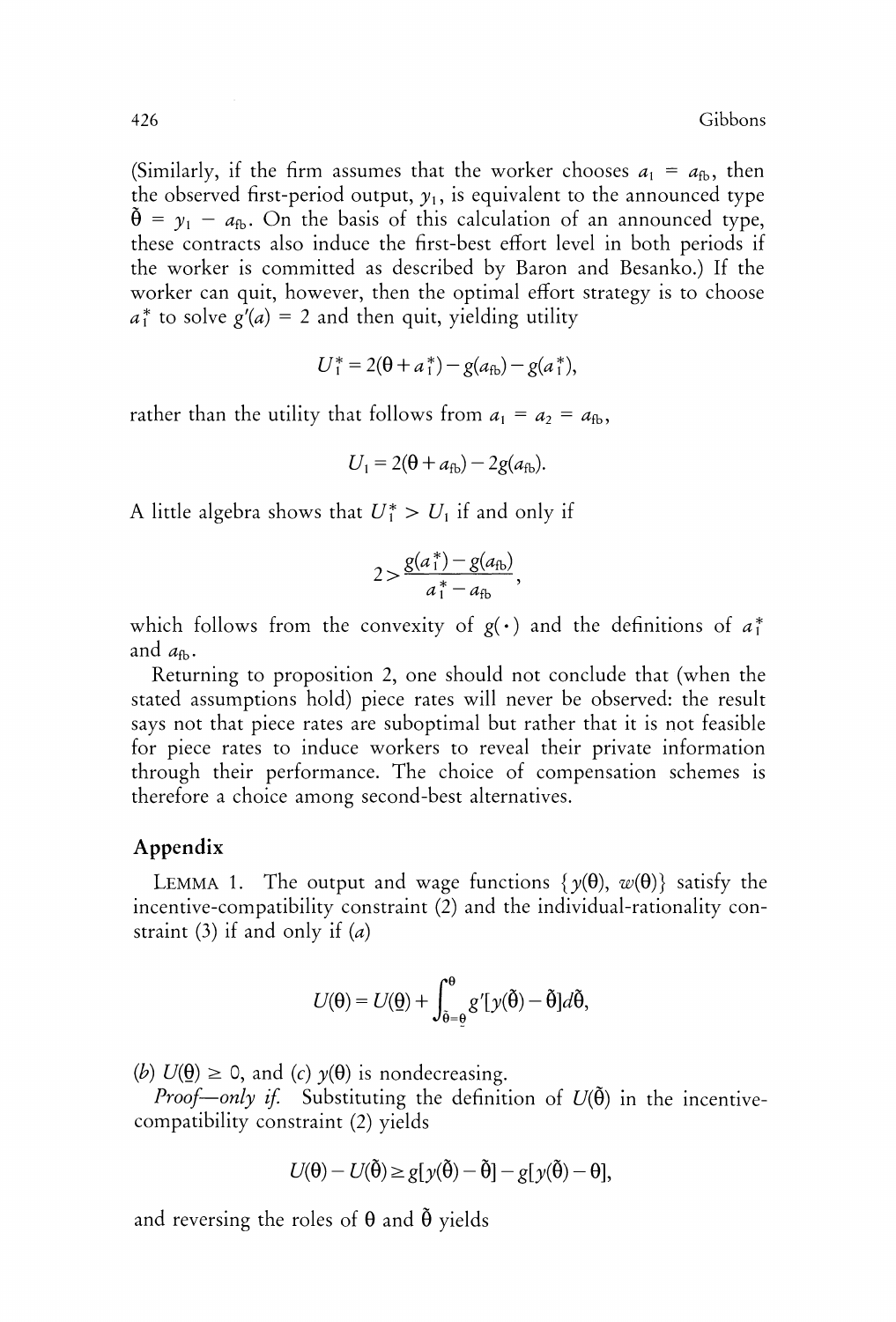$$
g[y(\theta) - \tilde{\theta}] - g[y(\theta) - \theta] \ge U(\theta) - U(\tilde{\theta}) \ge g[y(\tilde{\theta}) - \tilde{\theta}] - g[y(\tilde{\theta}) - \theta]. \tag{A1}
$$

Take  $\theta > \tilde{\theta}$ , divide by  $\theta - \tilde{\theta}$ , and let  $\theta \downarrow \tilde{\theta}$  in (A1). This yields

$$
U'(\theta) = g'[y(\theta) - \theta],
$$

which implies condition *a*. Clearly, the individual-rationality constraint implies condition *b*. Finally, take  $\theta > \tilde{\theta}$ , and suppose for contradiction that  $y(\tilde{\theta}) > y(\theta)$ . By the convexity of g, if  $\Delta > 0$ , then  $g(\delta + \Delta) - g(\delta)$ increases in  $\delta$ , so

$$
g[y(\tilde{\theta}) - \tilde{\theta}] - g[y(\tilde{\theta}) - \theta] > g[y(\theta) - \tilde{\theta}] - g[y(\theta) - \theta],
$$

which contradicts (A1).

*Proof—if.* Since  $g' \ge 0$ , conditions a and b imply the individualrationality constraint (3). For the incentive-compatibility constraint (2), use condition a to substitute

$$
U(\underline{\theta}) + \int_{\theta' = \underline{\theta}}^{\tilde{\theta}} g'[y(\theta') - \theta'] d\theta'
$$

for  $U(\tilde{\theta})$  in

$$
U(\tilde{\theta},\theta) = U(\tilde{\theta}) + g[y(\tilde{\theta}) - \tilde{\theta}] - g[y(\tilde{\theta}) - \theta].
$$

This yields

$$
U(\tilde{\theta},\theta) = U(\theta) + \int_{\theta'=\theta}^{\tilde{\theta}} \left\{ g'[y(\theta') - \theta'] - g'[y(\tilde{\theta}) - \theta'] \right\} d\theta',
$$

which implies the incentive-compatibility constraint (2) because condition *a* and the convexity of g guarantee that the intergrand is negative for  $\tilde{\theta}$  $> \theta$  and positive for  $\theta > \tilde{\theta}$  (in which case the limits of integration must be reversed). Q.E.D.

LEMMA 2. The firm's problem can be reduced to choosing  $y(\theta)$  and  $U(\theta)$  to maximize

$$
-U(\underline{\theta}) + \int_{\theta=\underline{\theta}}^{\overline{\theta}} \left\{ y(\theta) - g[y(\theta) - \theta] - \left[ \frac{1 - F(\theta)}{f(\theta)} \right] g'[y(\theta) - \theta] \right\} f(\theta) d\theta, \quad (4)
$$

subject to conditions *b* and *c* and to  $y(\theta) \ge \theta$ .

*Proof.* By the definition of  $U(\theta)$ ,

$$
w(\theta) = U(\theta) + g[y(\theta) - \theta],
$$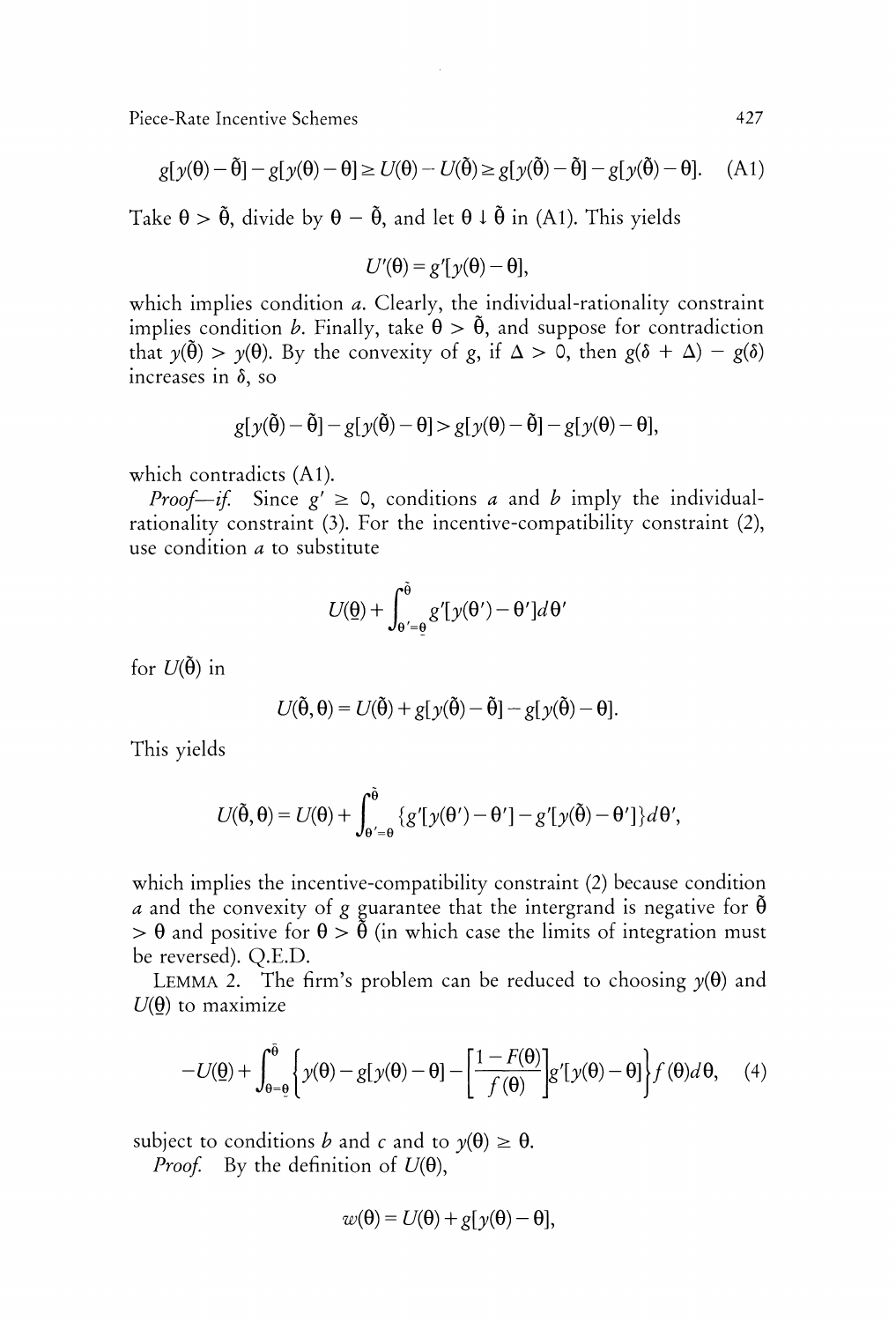where  $U(\theta)$  is given by condition a in lemma 1. Therefore

$$
\int_{\theta=\underline{\theta}}^{\overline{\theta}} w(\theta) f(\theta) d\theta = U(\underline{\theta}) + \int_{\theta=\underline{\theta}}^{\overline{\theta}} \left\{ g[y(\theta) - \theta] + \left[ \frac{1 - F(\theta)}{f(\theta)} \right] g'[y(\theta) - \theta] \right\} f(\theta) d\theta
$$

after reversing the order of integration in the double integral.

PROPOSITION 1. At the firm's optimum,  $U(\theta) = 0$ , and  $\gamma^*(\theta)$  solves

$$
1 - g'(y - \theta) - \left[\frac{1 - F(\theta)}{f(\theta)}\right]g''(y - \theta) = 0.
$$
 (5)

The resulting effort level,  $a^*(\theta) = y^*(\theta) - \theta$ , is strictly positive and strictly increasing and equals  $a_{\text{fb}}$  only at  $\overline{\theta}$ .

*Proof.* It suffices to show that for each  $\theta$  the solution to (5) maximizes the kernel in (4),

$$
y - g(y - \theta) - \left[\frac{1 - F(\theta)}{f(\theta)}\right]g' (y - \theta),
$$

subject to  $y(\theta)$  being nondecreasing and  $y(\theta) \ge \theta$ . Since this kernel is concave (because  $g^m \ge 0$ ), the solution to (5) yields the unconstrained maximum, unless the maximized value of the kernel is negative, in which case the firm chooses not to operate the technology. By the envelope theorem, this maximized value is increasing in  $\theta$ . And at  $\theta$ =  $\theta$  and  $a = 0$  the (nonmaximized) value of the kernel is

$$
\underline{\theta} - g(0) - [g'(0)/f(\theta)] = \underline{\theta},
$$

which is positive. Therefore, the maximized value of the kernel is positive for all  $\theta$ , and (5) yields the maximizing value of y.

As for the effort level,  $a^*(\theta) = y^*(\theta) - \theta$  is strictly increasing (and hence  $y^*[\theta]$  is nondecreasing, as required) because implicitly differentiating (5) yields

$$
y'-1=-\frac{\left\{\frac{d}{d\theta}\left[\frac{1-F(\theta)}{f(\theta)}\right]\right\}g''(y-\theta)}{g''(y-\theta)+\left[\frac{1-F(\theta)}{f(\theta)}\right]g'''(y-\theta)}>0,
$$

since  $[1 - F(\theta)]/f(\theta)$  strictly decreases in  $\theta$ . Also,  $a^*(\theta)$  is strictly positive (and hence  $v^*[\theta] > \theta$ , as required) because the left-hand side of (5) is positive at  $y = \theta$ :

$$
1 - g'(0) - \left[\frac{1 - F(\theta)}{f(\theta)}\right]g''(0) > 0
$$